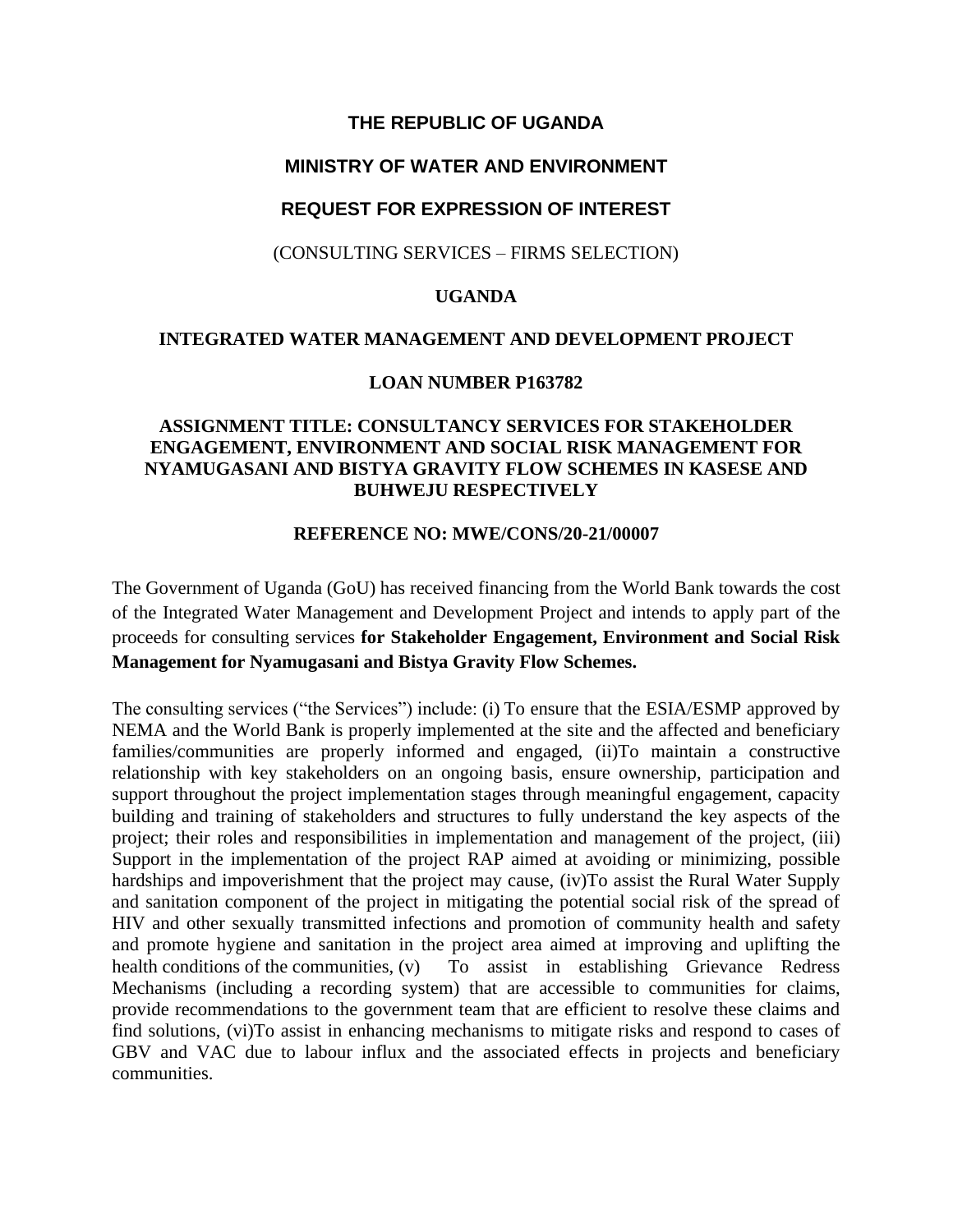The implementation period of the assignment is 33 months and is expected to commence in May 2021.

The detailed Terms of Reference (TOR) for the assignment can be accessed at [https://www.mwe.go.ug/library/tendersprocurement.](https://www.mwe.go.ug/library/tendersprocurement)

The Ministry of Water and Environment (MWE) now invites eligible consulting firms ("Consultants") to indicate their interest in providing the services. Interested consultants should provide sufficient information demonstrating that they have the required qualifications and relevant experience to perform the services. The shortlisting criteria for the firm's capability and experience are:

- 1. A Minimum of 10 (ten) years of core business as a consultant in undertaking Stakeholder Engagements, Socio Economic, Environmental and Sanitation Situation Assessment & Baselines, Environment Management & Promotions, Social Risk Management & Assessment, Community Management and Assessments in Water, Sanitation and other infrastructure and community related projects.
- 2. Submit the firm's organogram to demonstrate the firm's technical and managerial capability.
- 3. Experience of at least 3 assignments similar in nature, type, scope in the following areas (the experience in these areas may be obtained from the same assignment or from different assignments but all areas must be covered):
	- (i) Stakeholder Engagements,
	- (ii) Socio Economic, Environmental and Sanitation Situation Assessment and Baselines,
	- (iii)Environment Management and Promotions,
	- (iv)Social Risk Management and Assessment, and
	- (v) Community Management and Assessments in Water, Sanitation and other infrastructure and community related projects.
- 4. Experience in similar conditions with at least two projects in Sub-Saharan Africa or other countries in the world at similar level of development as Sub-Saharan Africa.
- 5. Presence of appropriate skills among staff in the areas of Social Development, Environmental and Social Safeguards Management, Resettlement Action Plan (RAP) Implementation, Gender Based Violence (GBC), Violence Against Children (VAC) Management, and Health, Hygiene and Sanitation Promotion & Management (Please do not submit CVs and bio data of experts).

The attention of interested consultants is drawn to Section III, paragraphs 3.14, 3.16 and 3.17 of the World Bank's 'Procurement Regulations for IPF Borrowers' July 2016 revised November 2018 [Procurement in investment Project Financing; Goods, Works, Non-Consulting and Consulting Services], setting forth the World Bank's policy on conflict of interest.

Consultants may associate with other firms to enhance their qualifications, but should indicate clearly whether the association is in the form of a joint venture and/or a sub